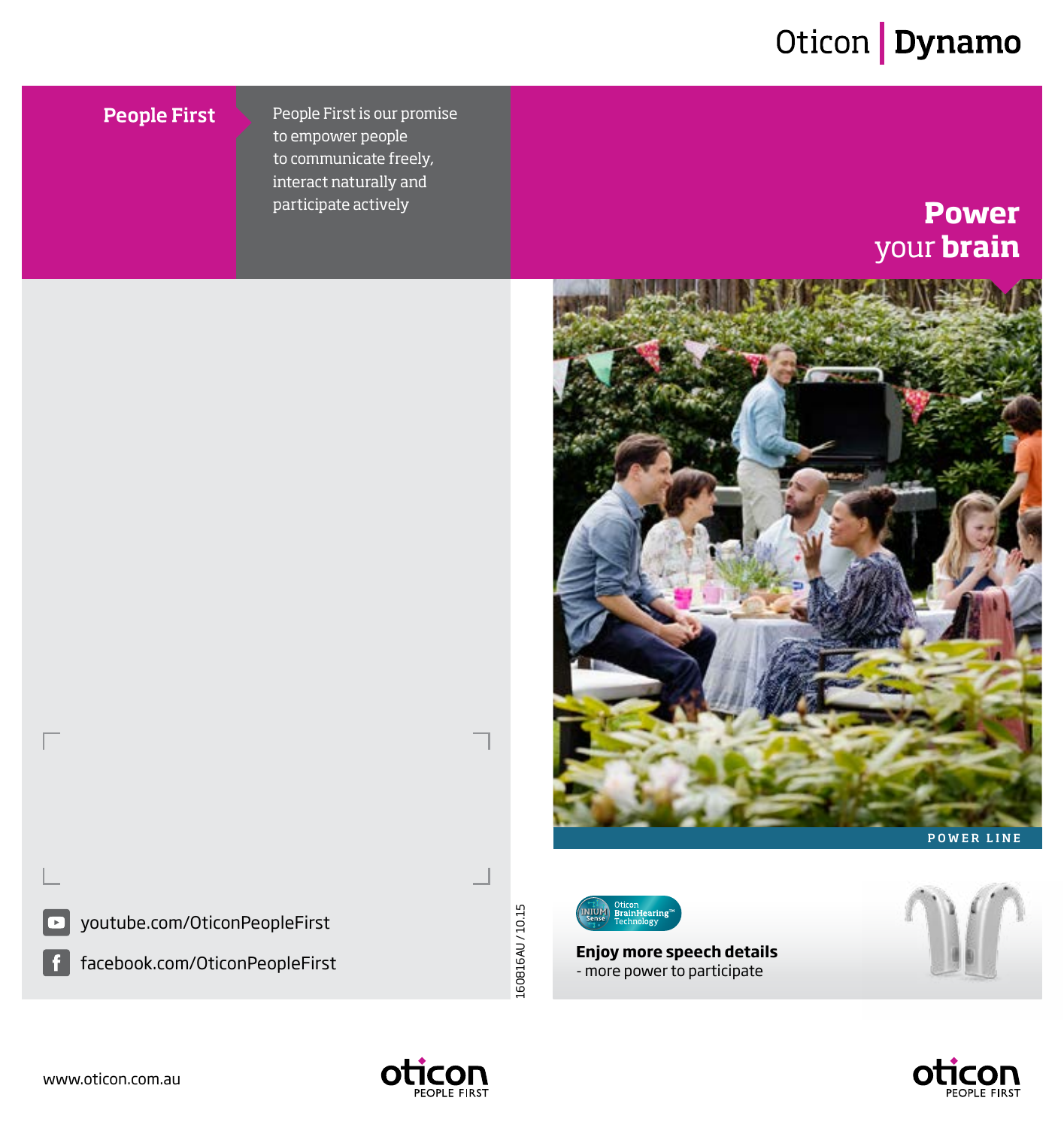

### Your **best everyday companion**

Many people with severe-to-profound hearing loss use the same hearing aids for many years. However, technology advances quickly and it is worthwhile keeping up with these changes because they can bring major improvements to your hearing.

So why not consider the new Oticon Dynamo powered with our unique BrainHearing™ technology?

#### **What is BrainHearing™ technology**

We hear with the brain, not with the ears. The ears receive sounds and send them to the brain, where they are processed to give us meaning.

When you have a hearing loss, your ears have difficulty picking up sounds and your brain tries to fill in the gaps. This is even more pronounced when you have a severe-to-profound hearing loss. It means that keeping up with what is going on around you can be incredibly difficult, not to mention exhausting.

Oticon's unique and innovative BrainHearing™ technology focuses on giving your brain the clearest signal possible to help it make sense of sound. It lets you enjoy a more natural listening experience and better speech understanding with less effort.

#### **Potential benefits of the Oticon Dynamo:**

- Hear high frequency sounds such as "s" and "th"
- Hearing more speech details than ever before
- $\vee$  Hear sound customised to your personal preferences
- $\vee$  Give hugs and make phone calls without annoying whistling
- $\vee$  Enjoy a reliable 24/7 companion, regardless of weather or activity



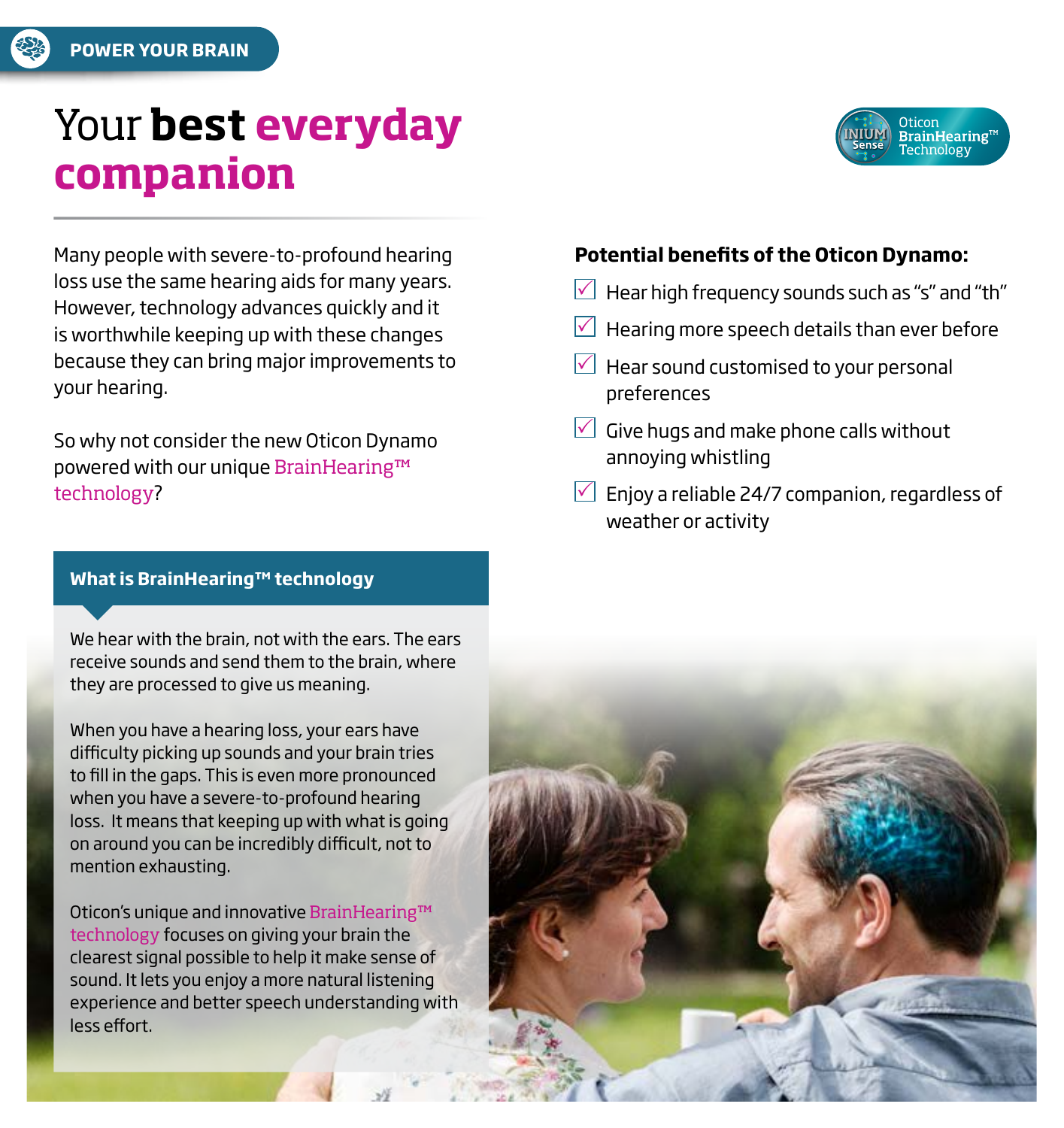

### **More speech details** than ever before

Capturing as many speech details as possible and being able to experience variations in voices, speech intensity and distance, is essential to speech understanding. This enhances your ability to interact socially, engage in conversations and communicate easily.

Oticon Dynamo offers a unique and innovative approach to sound processing and frequency lowering technology called Speech Rescue™. It increases speech understanding by giving you more speech details than ever before.

Speech Rescue can give you full access to high frequency sounds, such as softer consonants like "s" and "th". This will help you perceive speech more clearly throughout the day and make it easier for your brain to decode what is being said, even in noisy environments.

Combined with Oticon's Speech Guard E feature, which preserves the most important details of speech and amplifies the high frequency sounds - the Dynamo is a powerful hearing instrument indeed.

#### **How it works**



**Step 1 "Rescue":** Speech Rescue moves high frequency sounds into your hearing range to make them audible to you.

**Step 2 "Guard":** Speech Guard E then amplifies the high frequency sounds and protects the dynamic details in speech to make the rescued sounds clearer.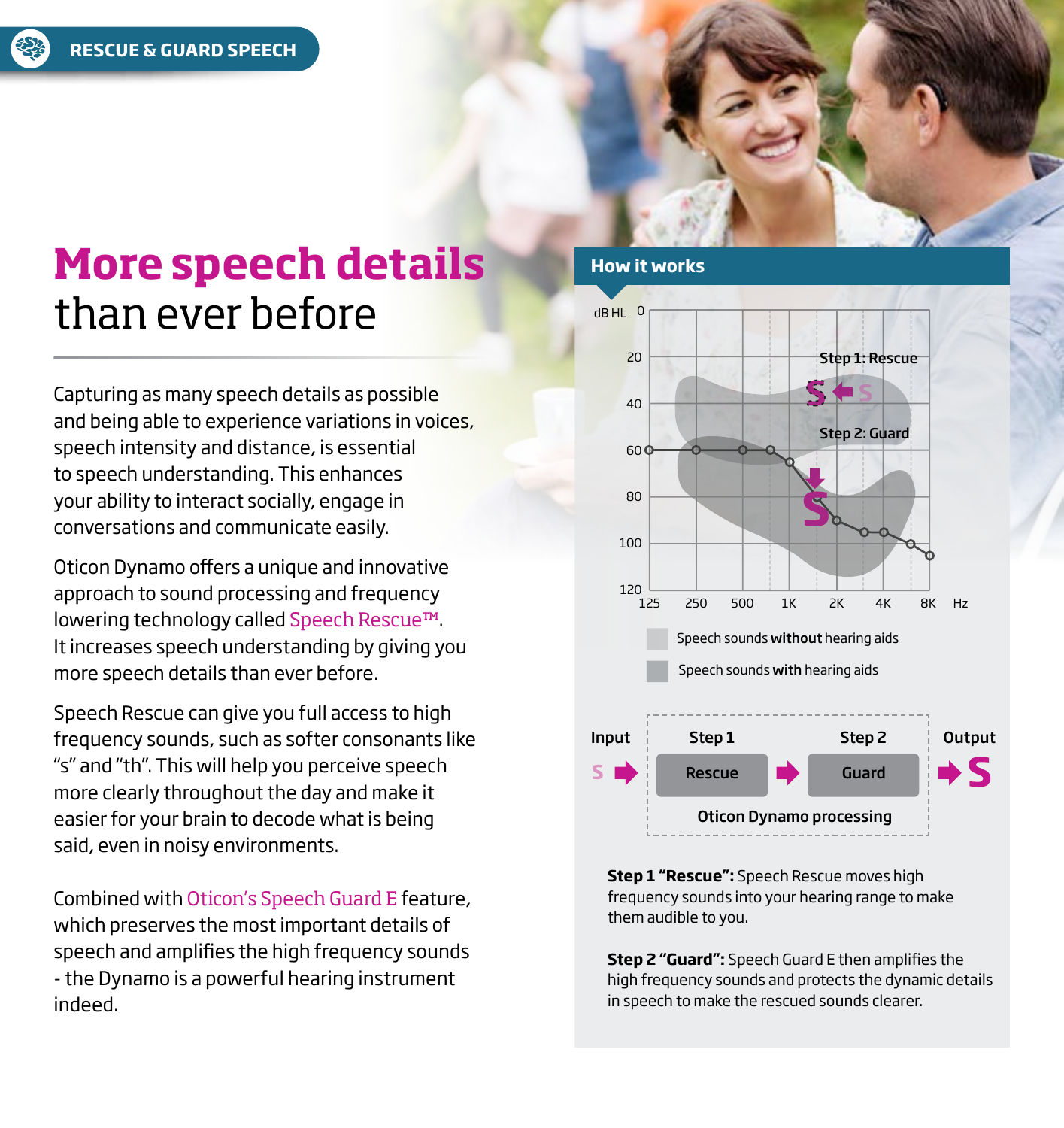

### **Hear sound** as you **prefer it**

#### **Take a calculated leap**

Any opportunity to enhance your hearing is worth exploring. While taking the leap to new technology always requires a period of adaptation, being patient can be rewarding. In the end, you will enjoy all the benefits of better sound quality and increased speech understanding.

When you try new hearing aids, your brain has to work harder to adjust to new technology and sound. To begin with, it can seem all too different. Oticon's unique BrainHearing technology is designed to make you adjust more easily to your new hearing aids by helping you make better sense of sound.

#### **Sound tailored to your needs**

Ordinary hearing aids assume that the same settings work for everyone. But no two people want to hear sounds in the same way, primarily because our brains interpret sounds differently.

With YouMatic, the personalisation tool used with Oticon Dynamo, you can have sound tailored to your personal listening preferences and needs. Ultimately, this makes it easier for you to adapt to a new, enriched sound and gives you a more natural listening experience.



The graph illustrates examples of three different people and how their levels of satisfaction increase over time when adjusting to new hearing aids.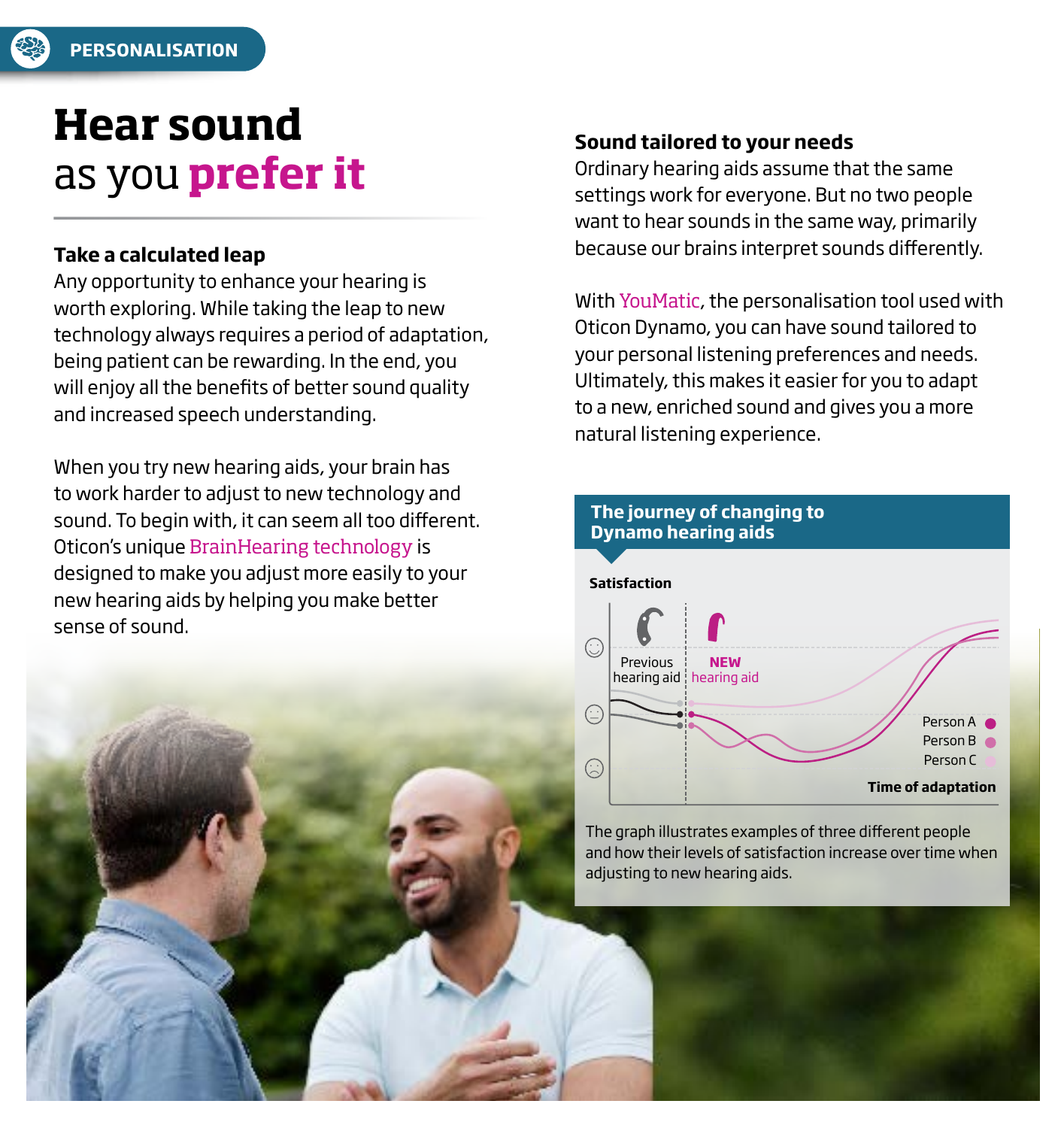## Hug and kiss **without feedback**

Oticon Dynamo is a powerful hearing aid that gives you maximum hearing power without compromising on high sound quality.

One reason for this is Inium Sense feedback shield<sup>sp</sup>. This new and effective feedback control system lets you enjoy everyday life, without worrying about annoying – and sometimes embarrassing – whistling. It means whether you're on the phone, giving a friend a hug or eating, you can be confident, comfortable and live life to the fullest.

### A **reliable companion** to make every day easier

When you need to wear hearing aids full-time, they must be reliable, tough and easy to use, whatever your lifestyle.

#### Oticon Dynamo is a reliable companion you can count on:

- nano-coated and IP58 classified ensuring that the hearing aids can withstand exposure to dust and water.
- completely biocompatible and hypoallergenic - contains no harmful substances, such as phthalates and nickel.
- extremely ergonomic, quick and easy to navigate - with a user-friendly volume roller wheel to adjust volume to your desired level quickly and easily, as well as a raised programme button, making it easy to find and handle the button.